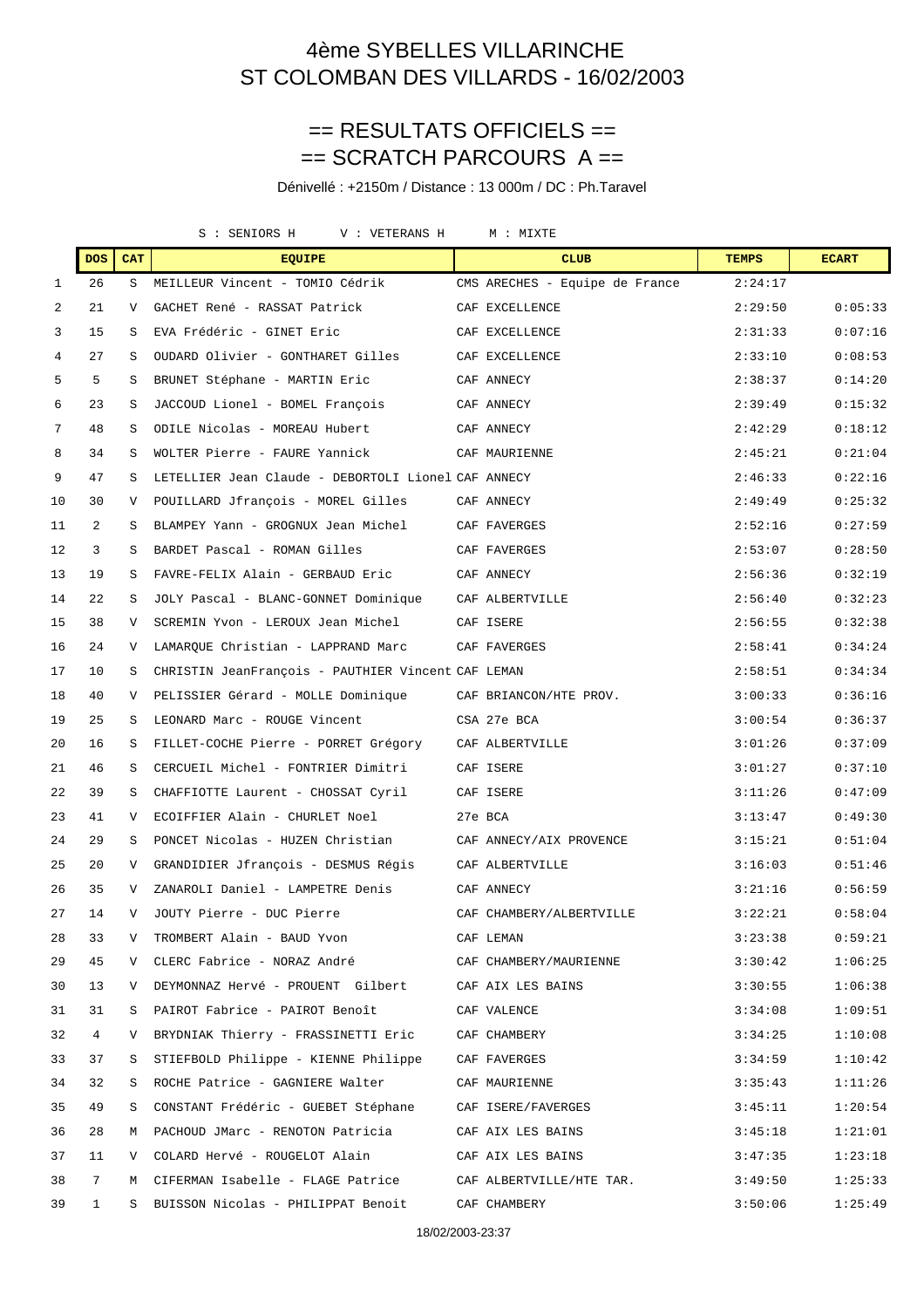### == RESULTATS OFFICIELS == == SCRATCH PARCOURS A ==

Dénivellé : +2150m / Distance : 13 000m / DC : Ph.Taravel

S : SENIORS H V : VETERANS H M : MIXTE

|    | <b>DOS</b> | <b>CAT</b>     | <b>EQUIPE</b>                                        | <b>CLUB</b>                 | <b>TEMPS</b> | <b>ECART</b> |
|----|------------|----------------|------------------------------------------------------|-----------------------------|--------------|--------------|
| 40 | 44         | V              | FIORESE Jmarie - MOUNIER Patrick                     | CAF ISERE                   | 3:53:03      | 1:28:46      |
| 41 | 50         | $\mathbf{S}$   | JOURDAN André - PELLEN Tom                           | CAF ISERE                   | 3:55:35      | 1:31:18      |
| 42 | 43         | $\mathcal{S}$  | PORRAL Sébastien - PORRAL David France RAID MONTAGNE |                             | 3:57:35      | 1:33:18      |
| 43 | 36         | F              | LAUGA Alice - STIEFBOLD Laurence                     | CAF MAURIENNE               | 4:16:07      | 1:51:50      |
| 44 | 8          | $\overline{V}$ | DUBOST Olivier - THOMANN Sébastien                   | CAF LYON                    | 4:34:32      | 2:10:15      |
| 45 | 42         |                | V JABAUDON François - PETITJEAN Pasc. CAF MONTLUCON  |                             | 4:47:04      | 2:22:47      |
| 46 | 17         | M              | FLAGE Michelle - CIFERMAN Dan                        | CAF ALBERTVILLE/HTE TARENT. | 5:08:22      | 2:44:05      |
| 47 | 9          | $\mathbf{V}$   | CHEVALLEY Gilles - GATOUILLAT Stéphane               | CAF LEMAN                   | NP           |              |
| 48 | 12         | S.             | COUDURIER Olivier - GUILLERY Pascal                  | CAF FAVERGES                | <b>NP</b>    |              |
| 49 | 6          | S.             | CRANMOTET JeanLuc - CLARET Philippe                  | CAF HTE TARENTAISE          | <b>NP</b>    |              |
| 50 | 18         | S.             | FRANCOZ Serge - EPP François                         | CAF ALBERTVILLE/GRANIER     | <b>NP</b>    |              |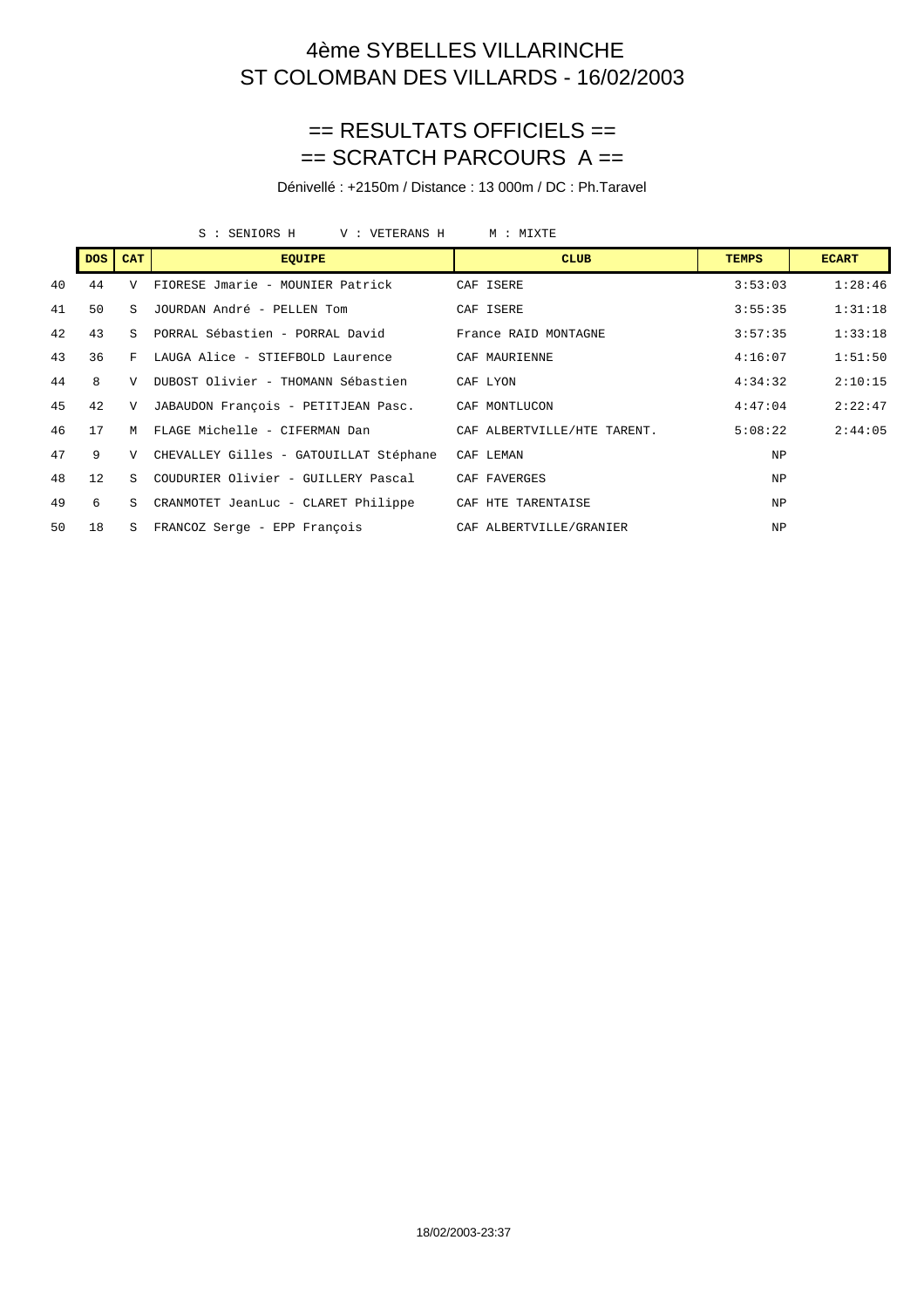### == RESULTATS OFFICIELS == == SCRATCH PARCOURS A ==

Dénivellé : +2150m / Distance : 13 000m / DC : Ph.Taravel

|                |                 |                 | S : SENIORS H<br>V : VETERANS H<br>M : MIXTE<br>F : DAMES      |  |                                |               |              |
|----------------|-----------------|-----------------|----------------------------------------------------------------|--|--------------------------------|---------------|--------------|
|                | <b>DOS</b>      | <b>CAT</b>      | <b>EQUIPE</b>                                                  |  | <b>CLUB</b>                    | <b>TEMPS</b>  | <b>ECART</b> |
|                |                 |                 |                                                                |  |                                |               |              |
| 1              | 26              | S               | MEILLEUR Vincent - TOMIO Cédrik                                |  | CMS ARECHES - Equipe de France | 2:24:17       |              |
| 2              | 15              | S               | EVA Frédéric - GINET Eric                                      |  | CAF EXCELLENCE                 | 2:31:33       | 0:07:16      |
| 3              | 27              | S.              | OUDARD Olivier - GONTHARET Gilles                              |  | CAF EXCELLENCE                 | 2:33:10       | 0:08:53      |
| 4              | 5               | S               | BRUNET Stéphane - MARTIN Eric                                  |  | CAF ANNECY                     | 2:38:37       | 0:14:20      |
| 5              | 23              | S               | JACCOUD Lionel - BOMEL François                                |  | CAF ANNECY                     | 2:39:49       | 0:15:32      |
| 6              | 48              | S               | ODILE Nicolas - MOREAU Hubert                                  |  | CAF ANNECY                     | 2:42:29       | 0:18:12      |
| 7              | 34              | S.              | WOLTER Pierre - FAURE Yannick                                  |  | CAF MAURIENNE                  | 2:45:21       | 0:21:04      |
| 8              | 47              | S               | LETELLIER Jean Claude - DEBORTOLI Lionel CAF ANNECY            |  |                                | 2:46:33       | 0:22:16      |
| 9              | $\overline{2}$  | S               | BLAMPEY Yann - GROGNUX Jean Michel                             |  | CAF FAVERGES                   | 2:52:16       | 0:27:59      |
| 10             | 3               | S.              | BARDET Pascal - ROMAN Gilles                                   |  | CAF FAVERGES                   | 2:53:07       | 0:28:50      |
| 11             | 19              | S               | FAVRE-FELIX Alain - GERBAUD Eric                               |  | CAF ANNECY                     | 2:56:36       | 0:32:19      |
| 12             | 22              | S               | JOLY Pascal - BLANC-GONNET Dominique CAF ALBERTVILLE           |  |                                | 2:56:40       | 0:32:23      |
| 13             | 10              | S.              | CHRISTIN JeanFrançois - PAUTHIER Vincent CAF LEMAN             |  |                                | 2:58:51       | 0:34:34      |
| 14             | 25              | S               | LEONARD Marc - ROUGE Vincent                                   |  | CSA 27e BCA                    | 3:00:54       | 0:36:37      |
| 15             | 16              | S.              | FILLET-COCHE Pierre - PORRET Grégory                           |  | CAF ALBERTVILLE                | 3:01:26       | 0:37:09      |
| 16             | 46              | S               | CERCUEIL Michel - FONTRIER Dimitri                             |  | CAF ISERE                      | 3:01:27       | 0:37:10      |
| 17             | 39              | S.              | CHAFFIOTTE Laurent - CHOSSAT Cyril                             |  | CAF ISERE                      | 3:11:26       | 0:47:09      |
| 18             | 29              | S               | PONCET Nicolas - HUZEN Christian                               |  | CAF ANNECY/AIX PROVENCE        | 3:15:21       | 0:51:04      |
| 19             | 31              | S               | PAIROT Fabrice - PAIROT Benoît                                 |  | CAF VALENCE                    | 3:34:08       | 1:09:51      |
| 20             | 37              | S.              | STIEFBOLD Philippe - KIENNE Philippe                           |  | CAF FAVERGES                   | 3:34:59       | 1:10:42      |
| 21             | 32              | S               | ROCHE Patrice - GAGNIERE Walter                                |  | CAF MAURIENNE                  | 3:35:43       | 1:11:26      |
| 22             | 49              | S               | CONSTANT Frédéric - GUEBET Stéphane                            |  | CAF ISERE/FAVERGES             | 3:45:11       | 1:20:54      |
| 23             | $\mathbf{1}$    | S               | BUISSON Nicolas - PHILIPPAT Benoit                             |  | <b>CAF CHAMBERY</b>            | 3:50:06       | 1:25:49      |
| 24             | 50              | S.              | JOURDAN André - PELLEN Tom                                     |  | CAF ISERE                      | 3:55:35       | 1:31:18      |
| 25             | 43              | S.              | PORRAL Sébastien - PORRAL David                                |  | France RAID MONTAGNE           | 3:57:35       | 1:33:18      |
| 26             | 12 <sub>1</sub> |                 | S COUDURIER Olivier - GUILLERY Pascal CAF FAVERGES             |  |                                | $\mathbf{NP}$ |              |
| 27             | 18              |                 | S FRANCOZ Serge - EPP François <a> CAF ALBERTVILLE/GRANIER</a> |  |                                | NP            |              |
| 28             | 6               |                 | S CRANMOTET JeanLuc - CLARET Philippe CAF HTE TARENTAISE       |  |                                | NP            |              |
| $\mathbf{1}$   | 21              |                 | V GACHET René - RASSAT Patrick                                 |  | CAF EXCELLENCE                 | 2:29:50       |              |
| $\overline{a}$ | 30              | $\mathbf{V}$    | POUILLARD Jfrançois - MOREL Gilles                             |  | CAF ANNECY                     | 2:49:49       | 0:19:59      |
| 3              | 38              | $V_{\parallel}$ | SCREMIN Yvon - LEROUX Jean Michel                              |  | CAF ISERE                      | 2:56:55       | 0:27:05      |
| 4              | 24              |                 | V LAMARQUE Christian - LAPPRAND Marc                           |  | CAF FAVERGES                   | 2:58:41       | 0:28:51      |
| 5              | 40              |                 | V PELISSIER Gérard - MOLLE Dominique                           |  | CAF BRIANCON/HTE PROV.         | 3:00:33       | 0:30:43      |
| 6              | 41              | $\mathbf{V}$    | ECOIFFIER Alain - CHURLET Noel                                 |  | 27e BCA                        | 3:13:47       | 0:43:57      |
| 7              | 20 <sub>o</sub> | V –             | GRANDIDIER Jfrançois - DESMUS Régis CAF ALBERTVILLE            |  |                                | 3:16:03       | 0:46:13      |
| 8              | 35              | V.              | ZANAROLI Daniel - LAMPETRE Denis CAF ANNECY                    |  |                                | 3:21:16       | 0:51:26      |
| 9              | 14              |                 | V JOUTY Pierre - DUC Pierre                                    |  | CAF CHAMBERY/ALBERTVILLE       | 3:22:21       | 0:52:31      |

18/02/2003-23:37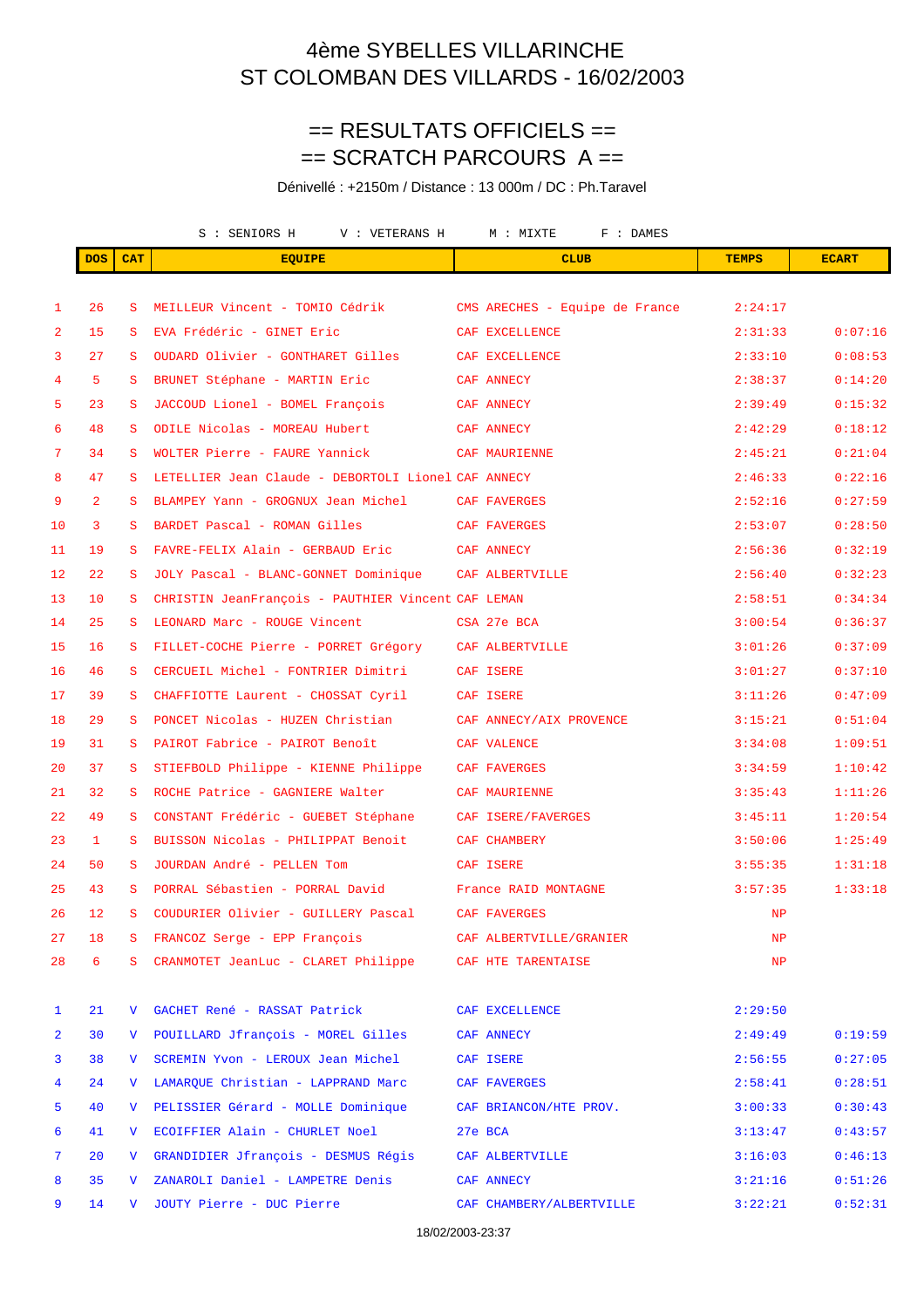### == RESULTATS OFFICIELS == == SCRATCH PARCOURS A ==

Dénivellé : +2150m / Distance : 13 000m / DC : Ph.Taravel

|                   |                  |                | S : SENIORS H<br>V : VETERANS H        | F : DAMES<br>M : MIXTE      |              |              |
|-------------------|------------------|----------------|----------------------------------------|-----------------------------|--------------|--------------|
|                   | DOS <sup>1</sup> | <b>CAT</b>     | <b>EQUIPE</b>                          | <b>CLUB</b>                 | <b>TEMPS</b> | <b>ECART</b> |
| 10                | 33               | $\overline{V}$ | TROMBERT Alain - BAUD Yvon             | CAF LEMAN                   | 3:23:38      | 0:53:48      |
| 11                | 45               | $\mathbf{V}$   | CLERC Fabrice - NORAZ André            | CAF CHAMBERY/MAURIENNE      | 3:30:42      | 1:00:52      |
| $12 \overline{ }$ | 13               | $\overline{U}$ | DEYMONNAZ Hervé - PROUENT Gilbert      | CAF AIX LES BAINS           | 3:30:55      | 1:01:05      |
| 13                | $\overline{4}$   | $\mathbf{V}$   | BRYDNIAK Thierry - FRASSINETTI Eric    | CAF CHAMBERY                | 3:34:25      | 1:04:35      |
| 14                | 11               | $\mathbf{V}$   | COLARD Hervé - ROUGELOT Alain          | CAF AIX LES BAINS           | 3:47:35      | 1:17:45      |
| 15                | 44               | $\mathbf{V}$   | FIORESE Jmarie - MOUNIER Patrick       | CAF ISERE                   | 3:53:03      | 1:23:13      |
| 16                | 8                | $\mathbf{V}$   | DUBOST Olivier - THOMANN Sébastien     | CAF LYON                    | 4:34:32      | 2:04:42      |
| 17                | 42               | $\mathbf{V}$   | JABAUDON François - PETITJEAN Pasc.    | CAF MONTLUCON               | 4:47:04      | 2:17:14      |
| 18                | 9                | $\overline{V}$ | CHEVALLEY Gilles - GATOUILLAT Stéphane | CAF LEMAN                   | NP           |              |
|                   |                  |                |                                        |                             |              |              |
| $\mathbf{1}$      | 2.8              | м              | PACHOUD JMarc - RENOTON Patricia       | CAF AIX LES BAINS           | 3:45:18      |              |
| $\overline{2}$    | 7 <sup>1</sup>   | M              | CIFERMAN Isabelle - FLAGE Patrice      | CAF ALBERTVILLE/HTE TAR.    | 3:49:50      | 0:04:32      |
| 3                 | 17               | M              | FLAGE Michelle - CIFERMAN Dan          | CAF ALBERTVILLE/HTE TARENT. | 5:08:22      | 1:23:04      |
|                   |                  |                |                                        |                             |              |              |
| $\mathbf{1}$      | 36               | F.             | LAUGA Alice - STIEFBOLD Laurence       | CAF MAURIENNE               | 4:16:07      |              |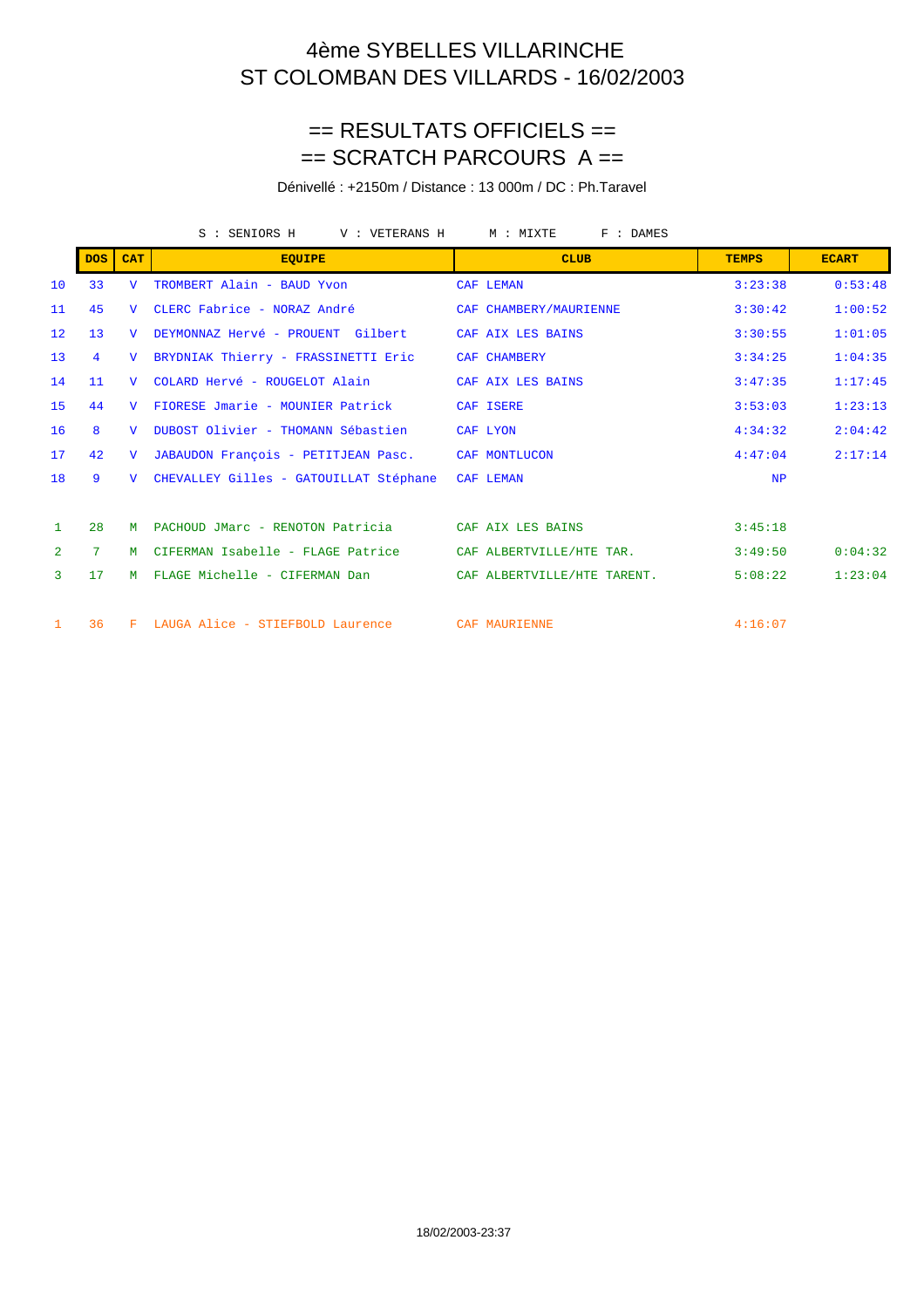#### == RESULTATS OFFICIELS ==  $==$  SCRATCH PARCOURS  $A ==$

Dénivellé : +2150m / Distance : 13 000m / DC : Ph.Taravel

S : SENIORS H V : VETERANS H J : JUNIORS

|                | <b>DOS</b> | <b>CAT</b> | <b>EOUIPE</b>                           | <b>CLUB</b>           | <b>TEMPS</b> | <b>ECART</b> |
|----------------|------------|------------|-----------------------------------------|-----------------------|--------------|--------------|
|                | 2          |            | GACHET Arnaud - PERRIER Sébastien       | CAF ALBERTVILLE       | 1:53:56      |              |
| $\overline{2}$ | 4          | S.         | RELLAND Olivier - GROSJEAN Christophe   | CAF MAURIENNE         | 2:06:54      | 0:12:58      |
| 3              | 5          | S          | DUVERNEY JChris. - DOMPNIER David       | SYBELLES XTREME/CAF M | 2:11:26      | 0:17:30      |
| 4              |            | V          | MOTTET Patrick - PIGNARD Jfrançois      | CLUB DU CENTENAIRE    | 2:21:33      | 0:27:37      |
| .5             | 6          | S          | COL Didier - VAN DEN BURIE Yoan         | CAF HTE MAURIENNE     | 2:22:29      | 0:28:33      |
| 6              | 3          | V          | GUILLOT Alain - BOUVIER BANGILLON Marie |                       | 2:38:04      | 0:44:08      |